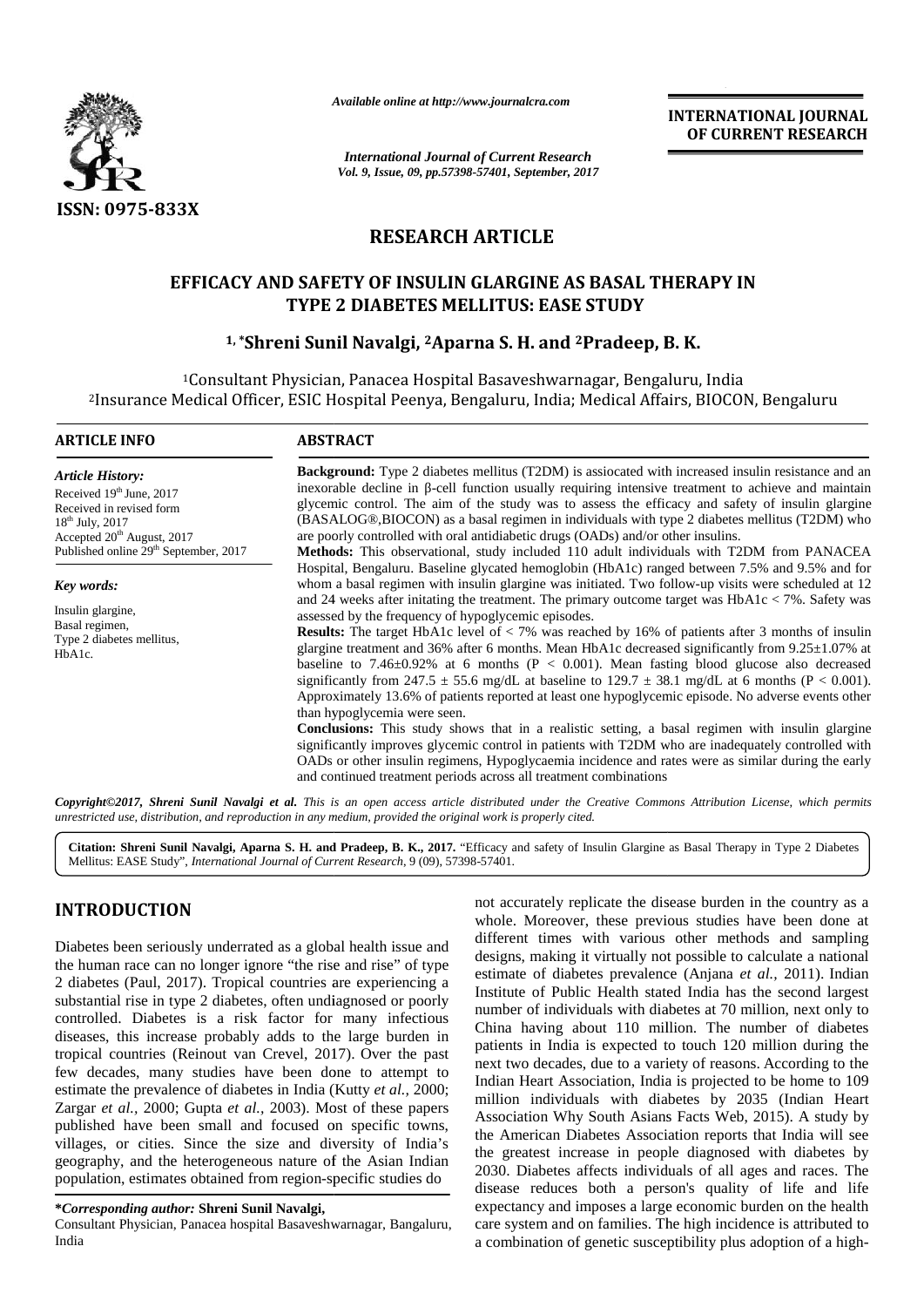calorie, low-activity lifestyle by India's growing middle class (Wild, Sarah *et al.,* 2014). Epidemic of diabetes is the rapid epidemiological transition associated with changes in dietary patterns and decreased physical activity as evident from the higher prevalence of diabetes in the urban population (Mohan *et al.,* 2007). This rapid increase is mostly attributed to lifestyle transitions resulting in obesity and physical inactivity, population aging, and urbanization (Ramachandran *et al.,* 2001). Early feeding may also play a subsequent role in the development of type 2 diabetes in later life (Liu *et al.,* 2000). The main reason of T2DM pandemic is growing prevalence of obesity. The precise mechanism by which obesity leads to insulin resistance and to T2DM is not completely known but it may be related to several biochemical factors such as abnormalities in free fatty acids, adipokines, leptin and other substances (Bennett, 1999; Ginter *et al.,* 2012). Low-fiber diet with a high glycemic index is positively associated with a higher risk of type 2 diabetes mellitus. Huge increase in the number of individuals with diabetes mellitus over recent decades raises questions about early diagnosis, intensive treatment and primary prevention. Insulin and oral antidiabetic agents have improved the prognosis of individuals with diabetes, but vascular complications still remain the main cause of increased morbidity and mortality. Strategies oriented to the prevention of diabetes and its complications are the main goal in the care of diabetic patients (Skrha, 2014). Though, prospective studies have shown that many individuals in routine clinical practice do not achieve good glycemic control (Ringborg *et al.,* 2009; Farouqi *et al.,* 2010; Al-Elq, 2009). International guidelines highlight the importance of early initiation of T2DM therapies, particularly the start of insulin therapy, in individuals who are poorly controlled with other antidiabetic medications, to modify the course of hyperglycemia and to prevent or delay the development of future long-term macrovascular and microvascular complications. Early initiation followed by timely intensification can help reverse glucotoxicity, reduce insulin resistance and preserve beta-cell function for longer than is possible with OADs alone (Nathan *et al.,* 2009). Assessing the use of therapeutic alternatives to standard insulin regimens is extremely essential. In South India, few data are available on the efficacy and safety of insulin therapy in patients with T2DM. The aim of this observational study was to assess the efficacy and safety of basal regimen insulin glargine (BASALOG®, BIOCON) in T2DM patients who were inadequately controlled with oral antidiabetic drug (OAD) therapies or other insulin regimen.

### **Objectives**

The primary objective is to describe the proportion of T2DM patients with HbA1c < 7% after 6 months of realistic treatment with insulin glargine. The secondary objective was to find the number of hypoglycemic events.

### **Study design**

This study was conducted between April 2016 and March 2017. A total of 125 patients with T2DM were enrolled if they fulfilled the following inclusion criteria: adults (male or female) aged 18 years with uncontrolled T2DM, HbA1c between 7.5% and 9.5% despite antidiabetic treatment in addition to lifestyle and dietary measures conducted for at least 6 months, and basal insulin therapy initiated. All eligible patients gave their signed informed consent to take part in the

study. Patients aged < 18 years, those with known hypersensitivity to glargine, pregnant or breastfeeding women were excluded from the study. Taking into account 20% dropout, the calculated sample size was 125 patients. Only patients given basal therapy with insulin glargine were included in the analysis. Patients were treated with insulin glargine (100 IU/mL subcutaneous injection) as per the physician's requirements were included. According insulin glargine is administrated subcutaneously once a day at any time but at the same time each day. The dosage and timing of insulin glargine dose is titrated and individually adjusted to achieve fasting blood glucose (FBG) levels of < 130 mg/dL. Data for each patient were collected by the participating physicians using a standardized performa at each visit. All patients had three visits: an initial inclusion (baseline) visit and two follow-up visits at week 12 and week 24 after inclusion. Total duration of the study for each patient was 6 months. The following data were collected at baseline: age, sex, weight, height, waist circumference, duration of diabetes, previous treatments, duration of insulin therapy, doses of insulin FBG and HbA1c level; and at the two follow-up visits: BMI, HbA1c level, FBG, dose of insulin glargine administered, addition of another insulin dose, oral medications and their doses (if applicable), hypoglycemic events and their characteristics (symptomatic, severely symptomatic, and nocturnal).

### **Statistical analysis**

A descriptive analysis was performed on the socio demographic, clinical and therapeutic characteristics of the patients. Student's t-test was used to compare qualitative and quantitative variables between baseline and each visit. A P value of < 0.05 was considered statistically significant. SPSS version 17.0 was used for all statistical analyses.

## **RESULTS**

A total of 125 patients were enrolled. Data were available for 110 (88%) of these patients. Mean age was  $55.5 \pm 10$  years, 68 % of the patients were male and mean duration of diabetes was  $8.5 \pm 6$  years (Table 1). Using the WHO body mass index (BMI) classification, 83.4% of patients were overweight or obese.

**Table 1. Characteristics of the Study Population at Inclusion**

| Male/Female                    | 75/35        |
|--------------------------------|--------------|
| Age (years)                    | $55.5 + 10$  |
| Duration of diabetes           | $8.5 + 6$    |
| Body mass index                |              |
| $<$ 25 kg/m <sup>2</sup>       | 18/110(16.1) |
| $25 - 30$ kg/m <sup>2</sup>    | 75/110(68)   |
| $>$ 30 kg/m <sup>2</sup>       | 17/110(15.4) |
| Insulin therapy                |              |
| Initiation of insulin glargine | 85(77.2%)    |
| Change to insulin glargine.    | 25(22.7%)    |
|                                |              |

All values shown are n  $(\%)$ , or mean  $\pm$  SD

#### **Antidiabetic treatments**

At baseline, 88 patients (80%) were being treated with OADs alone and 22 (20%) were receiving insulin other than insulin glargine (12 on insulin + OADs and 8 on insulin alone). Among the 22 patients receiving insulin, 12 (54.5%) patients were on a basal regimen, 4 (18.1%) were on a basal + prandial regimen and 6 (27.2%) were being treated with premixed insulins. All patients were started on a basal insulin glargine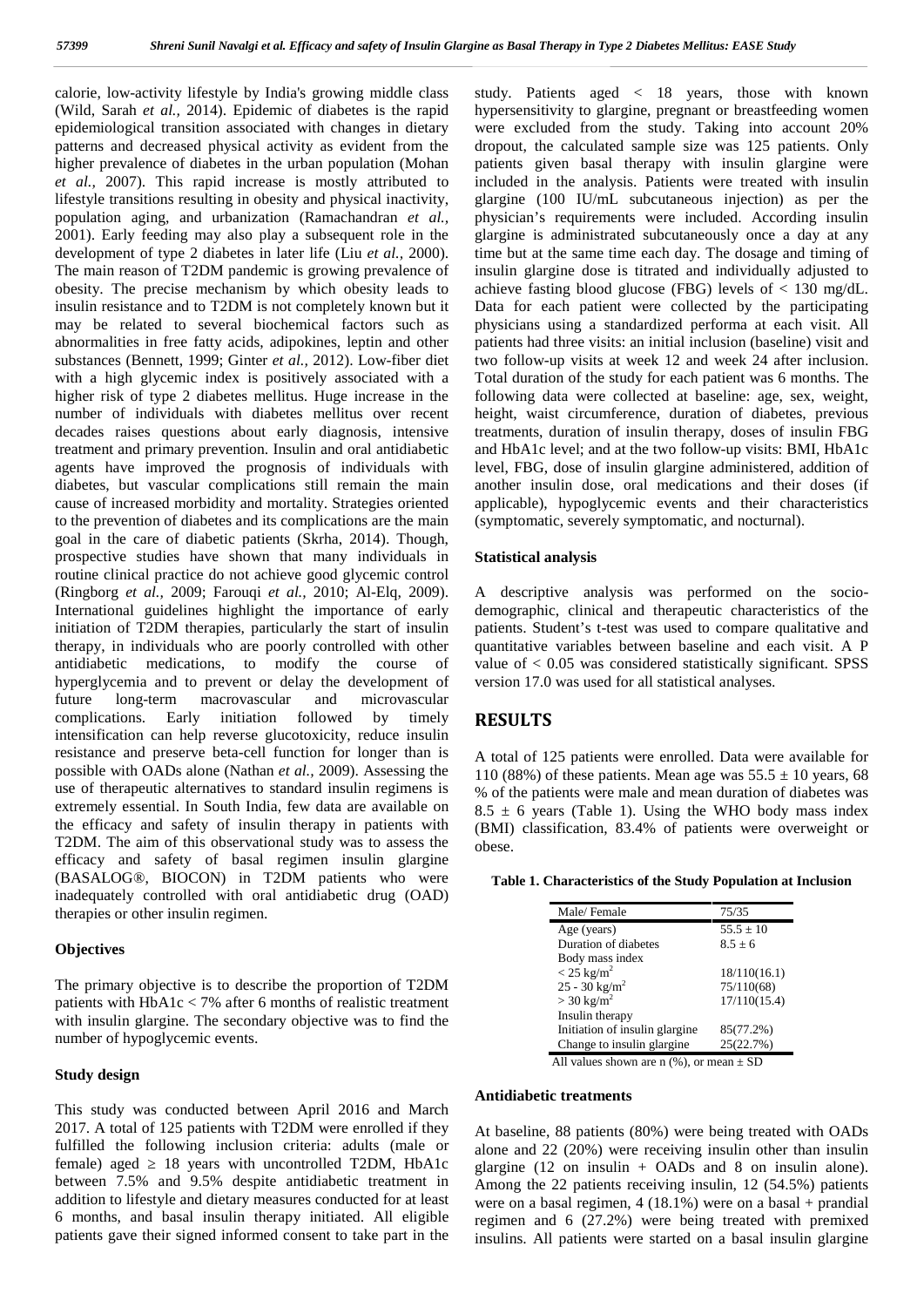regimen at a mean dose of  $18.6 \pm 6.4$  IU/day. The treatment changes in these patients over the 6-month follow-up period are shown in Table 2. OAD treatment was changed in 20% of patients at visit 2 and in 10% of patients at visit 3. Insulin glargine doses were changed in 75.5% of patients at visit 2 and in 51% at visit 3. The mean daily dose of insulin glargine was increased significantly ( $P < 0.001$ ) during follow-up (18.6+ 6.4IU at baseline,  $22 \pm 6.5$  IU at visit 2 and  $24.4 \pm 6.3$  IU at visit 3). Short acting insulin was added to the basal regimen in 13.6% of patients at visit 2 and in 8.0% of patients at visit 3 (Table 2).

**Table 2. Changes in Antidiabetic Treatments over the 6-Month Study Period**

| Total<br>number<br>of         | Oral         | 22/110(20) | 11/110(10) |
|-------------------------------|--------------|------------|------------|
| antidiabetic drugs changes    |              |            |            |
| Sulphonylureas stopped        | 12/110(10.9) | 5/110(4.5) |            |
| Biguanides stopped            | 5/110(4.5)   | 3/110(2.7) |            |
| Insulin glargine              |              |            |            |
| Dose changed                  | 82/110(75.5) | 56/110(51) |            |
| Short acting insulin added    | 15/110(13.6) | 9/110(8)   |            |
| Double are shown as $n/(0/2)$ |              |            |            |

Results are shown as n (%)

### **Efficacy outcome measures**

HbA1c levels after initiation of insulin glargine in insulin naive patients or continuing/changing insulin therapy to insulin glargine in patients previously treated with insulin is shown in Table 3. Regarding the primary endpoint, 16.3% (18/110) of patients reached the target HbA1c of  $<$  7% after 12 weeks of treatment and 36.3% (40/110) after 24 weeks.

## **DISCUSSION**

This observational study showed the efficacy and safety of insulin glargine in T2DM patients who were inadequately controlled with other antidiabetic treatments and required optimal basal insulin therapy. The results show that, a basal regimen with insulin glargine is associated with a significant reduction in mean HbA1c levels and in mean FBG. After 12 weeks of treatment, 16.3% of patients reached the target HbA1c of < 7% and 36.3% after 24 weeks. Mean HbA1c decreased significantly from 9.25±1.07% to 8.2±1.05% after 12 weeks of treatment with insulin glargine and to 7.46±0.92% after 24 weeks. Overall, mean HbA1c was reduced by 1.79±1.4% from baseline to the last visit at week 26 .A recent real-life study conducted in France (Charbonnel *et al.,* 2010) reported that the mean HbA1c level decreased from 8.3% at baseline to 7.8% a month after the initiation of insulin glargine and to 7.5% at the end of followup (12 months). The proportion of patients with HbA1c < 7% increased from 19.9% to 33.4% after the initiation of insulin glargine in patients previously treated with insulin and from 13.9% to 39.1% in insulin-naive patients. Similar results observed in clinical studies with insulin glargine conducted in other countries, treatment of T2DM patients with insulin glargine for 6 months was associated with a reduction in HbA1c of 1.9±1.2% and a reduction in FBG of  $108.1 \pm 69.8$  mg/dL (Abdelmjid Chraibia, 2015). The safety of insulin glargine has been assessed in several studies in patients with T2DM. In the present study, 13.6% of patients reported hypoglycemic episodes. This compares with 12% hypoglycemic episode seen in Chraibia *et al* study.

**Table 3. Efficacy Outcome Measures during the 24-week Study Period**

|               | <b>Inclusion</b> | Week 12.       | Week 24        | P value-W12 | Pvalue-W24 |
|---------------|------------------|----------------|----------------|-------------|------------|
| 7%<br>HbA1c   |                  | 18(16.3)       | 40(36.3)       |             |            |
| $HbA1c$ $%$ ) | $9.25 \pm 1.07$  | $8.2 \pm 1.05$ | $7.46 + 0.92$  | < 0.001     | < 0.001    |
| $FBG$ (mg/dL) | $247+55.6$       | 1624+477       | $129.7 + 38.1$ | < 0.001     | < 0.001    |

Mean HbA1c decreased significantly from 9.25±1.07% to 8.2 $\pm$ 1.05% (P < 0.001) after 12 weeks of treatment with insulin glargine and to  $7.46\pm0.92\%$  (P < 0.001) after 24 weeks. Overall, mean HbA1c was reduced by 1.79±1.4% from baseline to the last visit at week 26 ( $P < 0.001$ ). Mean FBG also decreased significantly from 247+ 55.6mg/dL at baseline to 129.7  $\pm$  38.1 mg/dL at week 26 (P < 0.001), which represented an overall reduction of  $118.1 \pm 65.3$  mg/dL Table 3.

### **Safety**

A total of 110 patients were included in the safety analysis. Twelve patients (10.9%) reported episodes of hypoglycemia between inclusion and visit 2, 15 (13.6%) between visit 2 and visit 3. Nocturnal hypoglycemia episodes were reported by 10 patients respectively at visit 2 and 8 patients respectively at visit 3. Symptomatic hypoglycemia was reported by 13 patients at visit 2 and 15 patients at visit 3.

Three patients reported severe episodes of hypoglycemia at visit 3 but no severe hypoglycemia was reported during visit 2. No adverse event other than hypoglycemia was reported during the study period. The mean body weight of the patients increased significantly from 74.2  $\pm$  9.5 kg at inclusion to 75.7  $\pm$  11.9 kg at visit 3, an increase of 1.5  $\pm$  3.6 kg (P < 0.001).

Insulin glargine treatment is often associated with a minor gain in body weight as well. In conclusion, this study shows the basal insulin regimen with insulin glargine significantly improves glycemic control in patients with T2DM who are poorly controlled with OAD medications or other insulin regimens. An acceptable hypoglycemic episode and weight gain profile seen in insulin glargine regimen.

### **Acknowledgement**

We thank Pradeep B K (BIOCON) for data collection and medical writing services.

## **REFERENCES**

- Abdelmjid Chraibia, 2015. Observational Study of the Use of Insulin Glargine as Basal Therapy in Patients With Type 2 Diabetes Mellitus in Morocco. *J Endocrinol Metab.,* 5(6):333-336.
- Al-Elq, A.H. 2009. Current practice in the management of patients with type 2 diabetes mellitus in Saudi Arabia. *Saudi Med J.,* 30(12):1551-1556.
- Anjana, R.M., Ali, M.K., Pradeepa, R., *et al*. 2011. The need for obtaining accurate nationwide estimates of diabetes prevalence in India—rationale for a national study on diabetes. *Indian J Med Res.,* 133: 369–80.